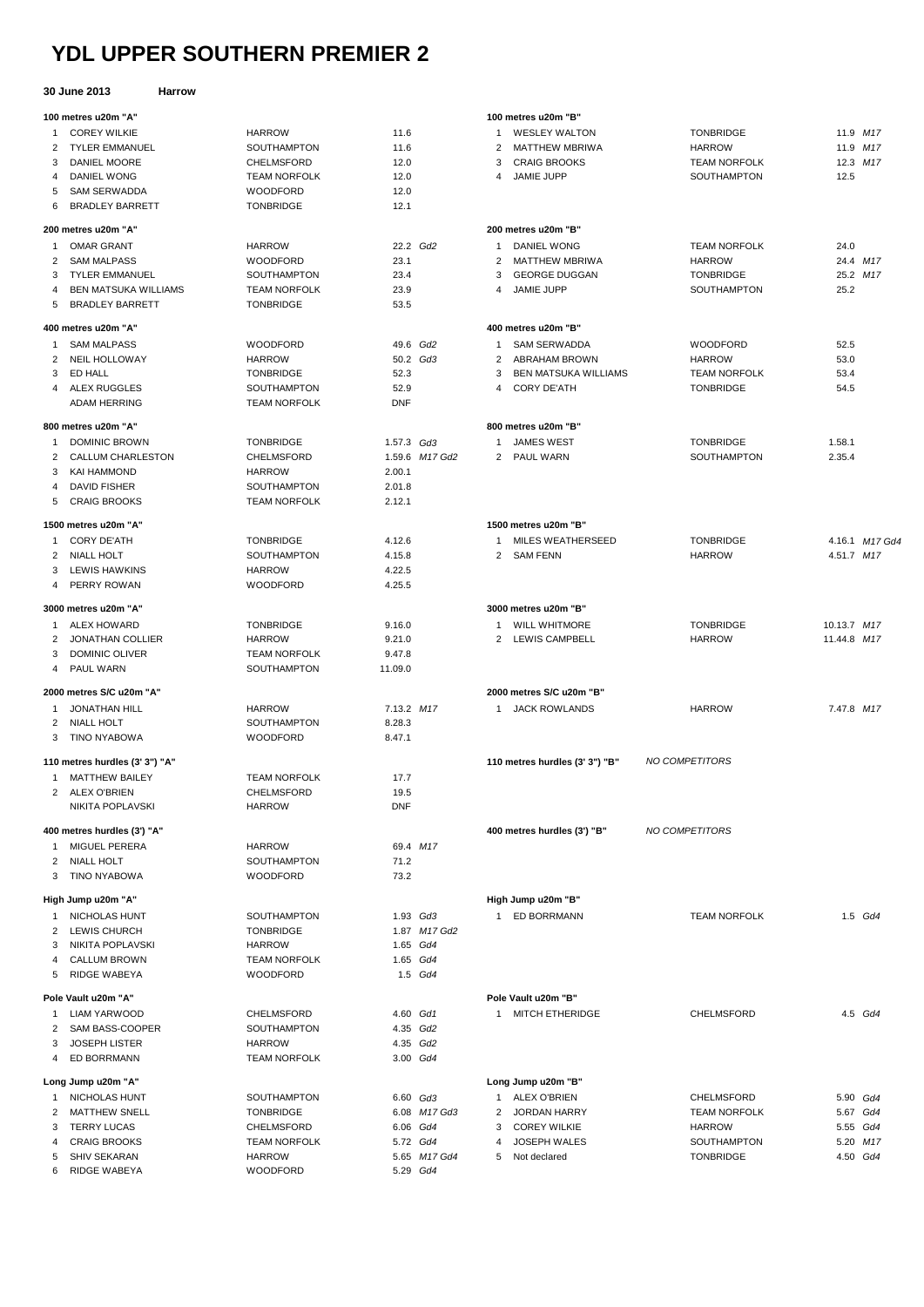|                | Triple Jump u20m "A"                                                         |                                        |                        |               |
|----------------|------------------------------------------------------------------------------|----------------------------------------|------------------------|---------------|
| 1              | LUKE O'MAHONEY                                                               | <b>HARROW</b>                          |                        | 12.66 M17 Gd2 |
| $\overline{2}$ | <b>JORDAN HARRY</b>                                                          | <b>TEAM NORFOLK</b>                    | 11.83 Gd4              |               |
| 3              | <b>RIDGE WABEYA</b>                                                          | <b>WOODFORD</b>                        | 11.18 Gd4              |               |
| 4              | <b>LUCAS CLEMENTS</b>                                                        | <b>SOUTHAMPTON</b>                     | 10.57 M17              |               |
| $\mathbf{1}$   | Shot Putt 6.25 kilo u20m "A"<br>LUKE ROACH-CHRISTIE                          |                                        | 16.65 Gd1              |               |
| $\overline{2}$ | NICHOLAS HUNT                                                                | <b>HARROW</b><br>SOUTHAMPTON           | 14.73 Gd1              |               |
| 3              | <b>CALLUM BROWN</b>                                                          | <b>TEAM NORFOLK</b>                    | 11.79 Gd4              |               |
| 4              | <b>HUGH WILLIAMS</b>                                                         | <b>WOODFORD</b>                        | 11.57 Gd4              |               |
| 5              | Not declared                                                                 | <b>TONBRIDGE</b>                       | 10.07 Gd4              |               |
| 6              | <b>JAMES MEAD</b>                                                            | CHELMSFORD                             | 8.74 Gd4               |               |
|                | Discus 1.75 kilo u20m "A"                                                    |                                        |                        |               |
| 1              | MICHAEL ADENIJI                                                              | <b>HARROW</b>                          | 34.90 Gd4              |               |
| 2              | <b>JAMES MEAD</b>                                                            | <b>CHELMSFORD</b>                      | 34.15 Gd4              |               |
| 3              | DANIEL AVERY                                                                 | SOUTHAMPTON                            | 32.72 Gd4              |               |
| 4              | <b>CALLUM BROWN</b>                                                          | <b>TEAM NORFOLK</b>                    | 32.44 Gd4              |               |
| 5<br>6         | <b>HUGH WILLIAMS</b><br><b>NIALL HEALY</b>                                   | <b>WOODFORD</b><br><b>TONBRIDGE</b>    | 31.94 Gd4<br>28.15 Gd4 |               |
|                |                                                                              |                                        |                        |               |
|                | Hammer 6.25 kilo u20m "A"                                                    |                                        |                        |               |
| 1<br>2         | CALLUM BROWN<br><b>HARRY CLARKE</b>                                          | <b>TEAM NORFOLK</b><br><b>WOODFORD</b> | 69.30 Gd1              |               |
| 3              | <b>DANIEL AVERY</b>                                                          | <b>SOUTHAMPTON</b>                     | 57.73 Gd2<br>53.72 Gd3 |               |
| 4              | <b>MICHAEL ADENIJI</b>                                                       | <b>HARROW</b>                          | 35.56 Gd4              |               |
| 5              | <b>JAMES MEAD</b>                                                            | <b>CHELMSFORD</b>                      | 35.34 U20              |               |
| 6              | <b>NIALL HEALY</b>                                                           | TONBRIDGE                              | 33.89 Gd4              |               |
|                |                                                                              |                                        |                        |               |
| 1              | Javelin 800 grams u20m "A"<br>NICHOLAS HUNT                                  | <b>SOUTHAMPTON</b>                     | 48.85 Gd3              |               |
| $\overline{2}$ | <b>JAMES BONGART</b>                                                         | <b>WOODFORD</b>                        | 47.85 Gd3              |               |
| 3              | <b>CALLUM BROWN</b>                                                          | <b>TEAM NORFOLK</b>                    | 42.61                  | Gd4           |
| 4              | <b>ALEX O'BRIEN</b>                                                          | CHELMSFORD                             | 39.90 Gd4              |               |
| 5              | <b>NIALL HEALY</b>                                                           | <b>TONBRIDGE</b>                       | 30.96 Gd4              |               |
|                | 4 x 100 metres relay u20m                                                    |                                        |                        |               |
| 1              | <b>OMAR GRANT</b>                                                            | <b>HARROW</b>                          | 44.7                   |               |
|                | MATTHEW MBRIWA<br><b>COREY WILKIE</b><br>PHILLIPE HOUTO                      |                                        |                        |               |
| 2              | NICHOLAS HUNT<br>SAM BASS-COOPER<br>JAMIE JUPP                               | SOUTHAMPTON                            | 45.3                   |               |
|                | <b>TYLER EMMANUEL</b>                                                        |                                        |                        |               |
| 3              | <b>MALCOLM WANDERA</b><br><b>MATTHEW BAILEY</b><br><b>CRAIG BROOKS</b>       | <b>TEAM NORFOLK</b>                    | 46.4                   |               |
|                | ED BORRMANN                                                                  |                                        |                        |               |
| 4              | <b>GEORGE HAMILTON</b><br><b>SAM MALPASS</b><br>RIDGE WABEYA<br>SAM SERWADDA | <b>WOODFORD</b>                        | 47.9                   |               |
| 5              | Not declared                                                                 | CHELMSFORD                             | 48.6                   |               |
|                | 100 metres u17m "A"                                                          |                                        |                        |               |
| 1              | <b>SAM GREEN</b>                                                             | <b>TEAM NORFOLK</b>                    | 11.9                   |               |
| $\overline{2}$ | OLUWAKOREDE ARANDA                                                           | <b>WOODFORD</b>                        | 11.9                   |               |
| 3              | <b>RUDY CEMAL</b>                                                            | <b>SOUTHAMPTON</b>                     | 11.9                   |               |
|                | 4 ADAM MUSCAT                                                                | HARROW                                 | 12.3                   |               |
| 5              | <b>MATTHEW SNELL</b>                                                         | <b>TONBRIDGE</b>                       | 12.3                   |               |
|                | 400 metres u17m "A"                                                          |                                        |                        |               |
| $\mathbf{1}$   | <b>GEORGE DUGGAN</b>                                                         | <b>TONBRIDGE</b>                       | 52.5 Gd3               |               |
| $\overline{2}$ | <b>MAX MARMOR</b>                                                            | <b>HARROW</b>                          | 52.9 Gd3               |               |
| 3              | <b>JOSEPH WALES</b>                                                          | SOUTHAMPTON                            | 55.5                   |               |
| 4              | <b>MATTHEW GRAPES</b>                                                        | <b>TEAM NORFOLK</b>                    | 58.9                   |               |
|                | <b>GREG GILBERT</b>                                                          | <b>WOODFORD</b>                        | <b>DNF</b>             |               |
|                | 1500 metres u17m "A"                                                         |                                        |                        |               |
| $\mathbf{1}$   | <b>TOBY RALPH</b>                                                            | <b>TONBRIDGE</b>                       | 4.24.8 Gd4             |               |
|                | 2 TOBY MCDERMOT                                                              | HARROW                                 | 4.42.8                 |               |
| 3              | <b>BRUCE BECKETT</b>                                                         | <b>TEAM NORFOLK</b>                    | 4.49.3                 |               |
|                |                                                                              |                                        |                        |               |
| 1              | 1500 metres S/C u17m "A"                                                     |                                        |                        |               |
| $\mathbf{2}$   | <b>LUCAS CLEMENTS</b><br><b>SAM AVIS</b>                                     | SOUTHAMPTON<br>TONBRIDGE               | 5.05.6<br>5.46.9       |               |
|                |                                                                              |                                        |                        |               |
|                | 400 metres hurdles u17m "A"                                                  |                                        |                        |               |
| 1              | <b>TOM LAKE</b>                                                              | <b>TEAM NORFOLK</b>                    | 63.6                   |               |
| $\overline{2}$ | <b>JONATHAN HILL</b>                                                         | HARROW                                 | 73.2                   |               |
|                |                                                                              |                                        |                        |               |

|                | Triple Jump u20m "B"                       |                     |              |          |  |  |  |
|----------------|--------------------------------------------|---------------------|--------------|----------|--|--|--|
| 1              | <b>JORDAN HARRY</b>                        | <b>TEAM NORFOLK</b> | 11.17 Gd4    |          |  |  |  |
|                |                                            |                     |              |          |  |  |  |
|                |                                            |                     |              |          |  |  |  |
|                |                                            |                     |              |          |  |  |  |
|                | Shot Putt 6.25 kilo u20m "B"               |                     |              |          |  |  |  |
| 1              | SHEETH KHAN                                | <b>HARROW</b>       | 11.06 Gd4    |          |  |  |  |
| $\overline{2}$ | DANIEL AVERY                               | <b>SOUTHAMPTON</b>  |              | 9.99 Gd4 |  |  |  |
| 3              | <b>OLIVER THOMPSON</b>                     | <b>TEAM NORFOLK</b> |              | 8.79 Gd4 |  |  |  |
| 4              | <b>ALEX O'BRIEN</b>                        | <b>CHELMSFORD</b>   |              | 7.52 Gd4 |  |  |  |
|                |                                            |                     |              |          |  |  |  |
|                |                                            |                     |              |          |  |  |  |
|                | Discus 1.75 kilo u20m "B"                  |                     |              |          |  |  |  |
| 1              | <b>OLIVER THOMPSON</b>                     | <b>TEAM NORFOLK</b> | 31.87 Gd4    |          |  |  |  |
| $\overline{2}$ | SHEETH KHAN                                | <b>HARROW</b>       | 31.41 Gd4    |          |  |  |  |
| 3              | TOBY RALPH                                 | <b>TONBRIDGE</b>    | 20.74 M17    |          |  |  |  |
| 4              | PAUL WARN                                  | SOUTHAMPTON         | 14.57 Gd4    |          |  |  |  |
|                |                                            |                     |              |          |  |  |  |
|                |                                            |                     |              |          |  |  |  |
|                | Hammer 6.25 kilo u20m "B"                  |                     |              |          |  |  |  |
| 1              | <b>OLIVER THOMPSON</b>                     | <b>TEAM NORFOLK</b> | 49.14 Gd4    |          |  |  |  |
| $\overline{2}$ | <b>HUGH WILLIAMS</b>                       | <b>WOODFORD</b>     | 33.90 Gd4    |          |  |  |  |
| 3              | SHEETH KHAN                                | <b>HARROW</b>       | 25.73 Gd4    |          |  |  |  |
| 4              | <b>NIALL HOLT</b>                          | SOUTHAMPTON         |              | 4.02 Gd4 |  |  |  |
|                |                                            |                     |              |          |  |  |  |
|                |                                            |                     |              |          |  |  |  |
|                | Javelin 800 grams u20m "B"                 |                     |              |          |  |  |  |
| 1              | ED BORRMANN                                | <b>TEAM NORFOLK</b> | 30.14 Gd4    |          |  |  |  |
| $\overline{2}$ | DANIEL AVERY                               | SOUTHAMPTON         | 29.69 Gd4    |          |  |  |  |
| 3              | <b>MILES WEATHERSEED</b>                   | <b>TONBRIDGE</b>    | 24.22 M17    |          |  |  |  |
| 4              | <b>HUGH WILLIAMS</b>                       | <b>WOODFORD</b>     | 21.21 Gd4    |          |  |  |  |
|                |                                            |                     |              |          |  |  |  |
|                | 4 x 400 metres relay u20m                  |                     |              |          |  |  |  |
| 1              | ALEX RUGGLES                               | SOUTHAMPTON         | 3.32.5       |          |  |  |  |
|                | <b>TYLER EMMANUEL</b>                      |                     |              |          |  |  |  |
|                | <b>DAVID FISHER</b><br><b>NIALL HOLT</b>   |                     |              |          |  |  |  |
| 2              | ED HALL                                    | <b>TONBRIDGE</b>    | 3.35.2       |          |  |  |  |
|                | <b>DOMINIC BROWN</b>                       |                     |              |          |  |  |  |
|                | <b>JAMES WEST</b><br><b>CORY DE'ATH</b>    |                     |              |          |  |  |  |
| 3              | <b>MATTHEW GRAPES</b>                      | <b>TEAM NORFOLK</b> | 3.50.0       |          |  |  |  |
|                | <b>CRAIG BROOKS</b>                        |                     |              |          |  |  |  |
|                | ED BORRMANN                                |                     |              |          |  |  |  |
|                | <b>JORDAN HARRY</b>                        | <b>HARROW</b>       |              |          |  |  |  |
|                | <b>KAI HAMMOND</b><br><b>NEIL HOLLOWAY</b> |                     | dnf          |          |  |  |  |
|                | <b>ABRAHAM BROWN</b>                       |                     |              |          |  |  |  |
|                | CATHAL HOLLOWAY                            |                     |              |          |  |  |  |
|                |                                            |                     |              |          |  |  |  |
|                | 200 metres u17m "A"                        |                     |              |          |  |  |  |
| 1              | <b>SAM GREEN</b>                           | <b>TEAM NORFOLK</b> |              | 23.4 Gd3 |  |  |  |
| $\overline{2}$ | <b>RUDY CEMAL</b>                          | <b>SOUTHAMPTON</b>  |              | 23.9 Gd4 |  |  |  |
| 3              | MUHAMMED WEYLI                             | <b>WOODFORD</b>     |              | 24.0 Gd4 |  |  |  |
| 4              | ZACH OKOLI                                 | HARROW              |              | 24.1 Gd4 |  |  |  |
| 5              | <b>MATTHEW SNELL</b>                       | <b>TONBRIDGE</b>    | 24.6         |          |  |  |  |
|                | 800 metres u17m "A"                        |                     |              |          |  |  |  |
| $\mathbf{1}$   | <b>BEN MURPHY</b>                          | <b>TONBRIDGE</b>    | 2.10.3       |          |  |  |  |
| $\mathbf{2}$   | <b>SAM KNOWLES</b>                         | SOUTHAMPTON         | 2.24.1       |          |  |  |  |
| 3              | <b>GABRIEL YAIDOM</b>                      | <b>WOODFORD</b>     | 2.45.9       |          |  |  |  |
|                |                                            |                     |              |          |  |  |  |
|                |                                            |                     |              |          |  |  |  |
|                | 3000 metres u17m "A"                       |                     |              |          |  |  |  |
| 1              | <b>CHRIS COHEN</b>                         | <b>TONBRIDGE</b>    | $9.12.8$ Gd3 |          |  |  |  |
|                | 2 PETER ELLIS                              | SOUTHAMPTON         | 9.21.0 Gd4   |          |  |  |  |
| 3              | <b>BRUCE BECKETT</b>                       | <b>TEAM NORFOLK</b> | 10.07.3      |          |  |  |  |
| 4              | <b>MATTHEW CURSONS</b>                     | <b>HARROW</b>       | 11.16.0      |          |  |  |  |
|                |                                            |                     |              |          |  |  |  |
|                | 100 metres hurdles u17m "A"                |                     |              |          |  |  |  |
| 1              | MIGUEL PERERA                              | <b>HARROW</b>       |              | 14.3 Gd3 |  |  |  |
| $\mathbf{2}$   | LEWIS CHURCH                               | <b>TONBRIDGE</b>    |              | 14.8 Gd4 |  |  |  |
| 3              | <b>BRADLEY APPS</b>                        | SOUTHAMPTON         | 17.6         |          |  |  |  |
| 4              | <b>TOM LAKE</b>                            | <b>TEAM NORFOLK</b> | 19.2         |          |  |  |  |
|                | High Jump u17m "A"                         |                     |              |          |  |  |  |
| 1              | <b>RORY FARRELL</b>                        | SOUTHAMPTON         |              | 1.90 Gd1 |  |  |  |
| $\overline{2}$ | MIGUEL PERERA                              | <b>HARROW</b>       |              | 1.78 Gd3 |  |  |  |
| 3              | <b>MATTHEW GRAPES</b>                      | <b>TEAM NORFOLK</b> |              | 1.75 Gd4 |  |  |  |
| 4              | <b>HARRY KENDALL</b>                       | <b>TONBRIDGE</b>    |              | 1.70 Gd4 |  |  |  |
| 5              | RAPHAEL GRANT                              | <b>WOODFORD</b>     | 1.55         |          |  |  |  |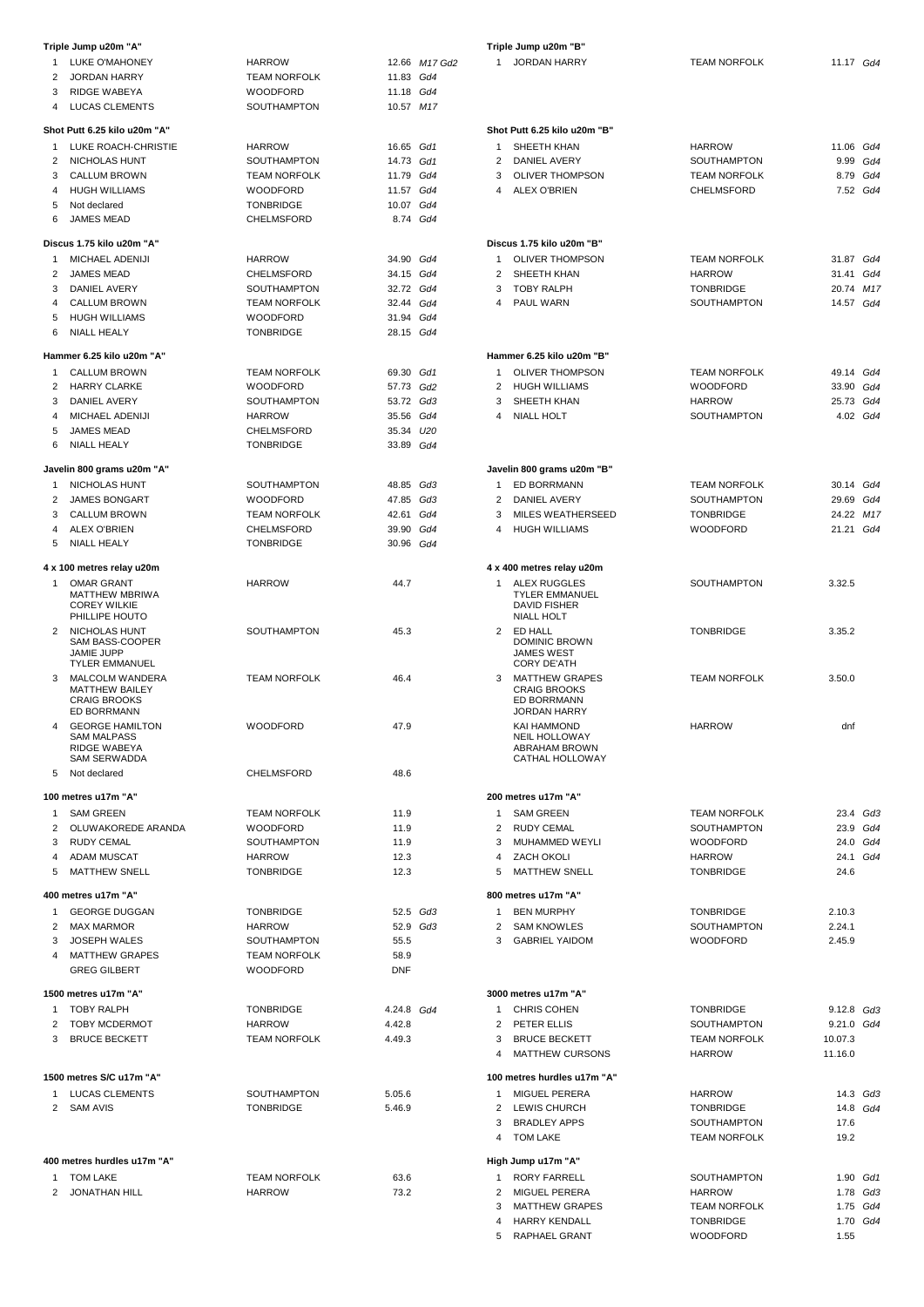|                | Pole Vault u17m "A"                           |                                         |                |                |
|----------------|-----------------------------------------------|-----------------------------------------|----------------|----------------|
| 1              | <b>JAMES ALLWAY</b>                           | <b>CHELMSFORD</b>                       | 3.1            |                |
| $\overline{2}$ | ZAC MILLER                                    | <b>HARROW</b>                           | 2.8            |                |
|                |                                               |                                         |                |                |
|                |                                               |                                         |                |                |
|                | Triple Jump u17m "A"                          |                                         |                |                |
| 1              | <b>WESLEY WALTON</b>                          | <b>TONBRIDGE</b>                        | 12.54 Gd3      |                |
| $\overline{2}$ | <b>TOM LAKE</b>                               | <b>TEAM NORFOLK</b>                     | 12.22 Gd3      |                |
| 3              | <b>SHIV SEKARAN</b>                           | <b>HARROW</b>                           | 11.11          |                |
| 4              | <b>ROBEL GRANT</b>                            | <b>WOODFORD</b>                         | 11.04          |                |
| 5              | <b>JOSEPH WALES</b>                           | <b>SOUTHAMPTON</b>                      | 10.46          |                |
|                |                                               |                                         |                |                |
|                | Discus u17m 1.5kg "A"                         |                                         |                |                |
| 1              | MATTHEW CALLAWAY                              | SOUTHAMPTON                             | 35.51 Gd3      |                |
| 2              | <b>DAVID PEDDLE</b>                           | <b>WOODFORD</b>                         | 23.14          |                |
| 3<br>4         | <b>TOBY REDMAN</b><br><b>OSCAR FARR</b>       | <b>TONBRIDGE</b><br><b>HARROW</b>       | 22.09<br>20.44 |                |
| 5              | <b>BRUCE BECKETT</b>                          | <b>TEAM NORFOLK</b>                     | 10.34          |                |
|                |                                               |                                         |                |                |
|                | Javelin u17m 700g "A"                         |                                         |                |                |
| 1              | <b>OSCAR FARR</b>                             | <b>HARROW</b>                           | 41.75 Gd4      |                |
| $\overline{2}$ | <b>BEN CARTER</b>                             | SOUTHAMPTON                             | 40.74          | Gd4            |
| 3              | DAVID PEDDLE<br><b>HARRY KENDALL</b>          | <b>WOODFORD</b>                         | 38.87 Gd4      |                |
| 4<br>5         | MALCOLM WANDERA                               | <b>TONBRIDGE</b><br><b>TEAM NORFOLK</b> | 36.81<br>24.69 |                |
| 6              | <b>CHANDLER GARNETT</b>                       | <b>CHELMSFORD</b>                       | 24.58          |                |
|                |                                               |                                         |                |                |
|                |                                               |                                         |                |                |
|                |                                               |                                         |                |                |
|                |                                               |                                         |                |                |
|                |                                               |                                         |                |                |
|                |                                               |                                         |                |                |
|                |                                               |                                         |                |                |
|                | 4 x 400 metres u17m                           |                                         |                |                |
| 1              | <b>TOBY RALPH</b>                             | <b>TONBRIDGE</b>                        | 3.36.8         |                |
|                | LEWIS CHURCH                                  |                                         |                |                |
|                | <b>CHRIS COHEN</b><br><b>GEORGE DUGGAN</b>    |                                         |                |                |
| 2              | <b>LUCAS CLEMENTS</b>                         | SOUTHAMPTON                             | 3.41.9         |                |
|                | PETER ELLIS                                   |                                         |                |                |
|                | <b>JOSEPH WALES</b><br><b>RORY FARRELL</b>    |                                         |                |                |
| 3              | <b>MATTHEW GRAPES</b>                         | <b>TEAM NORFOLK</b>                     | 3.44.7         |                |
|                | <b>BEN MATSUKA WILLIAMS</b>                   |                                         |                |                |
|                | TOM LAKE<br><b>BRUCE BECKETT</b>              |                                         |                |                |
| 4              | <b>GREG GILBERT</b>                           | <b>WOODFORD</b>                         | 4.00.6         |                |
|                | <b>ROBEL GRANT</b>                            |                                         |                |                |
|                | KINGSLEY ANNOR                                |                                         |                |                |
| 5              | <b>MUHAMMED WEYLI</b><br><b>TOBY MCDERMOT</b> | <b>HARROW</b>                           | 4.08.6         |                |
|                | ZAC MILLER                                    |                                         |                |                |
|                | <b>JACK ROWLANDS</b>                          |                                         |                |                |
|                | LOUIS THOROGOOD                               |                                         |                |                |
|                | 100 metres u20w "A"                           |                                         |                |                |
| 1              | <b>CLIEO STEPHENSON</b>                       | <b>TEAM NORFOLK</b>                     | 12.2 Gd2       |                |
| $\mathbf{2}$   | NICOLE MCKECHNIE                              | CHELMSFORD                              | 12.7           |                |
| 3              | EUGÉNIE BROWN                                 | <b>HARROW</b>                           | 12.9           |                |
| 4              | <b>TAMARA CHAMBERS</b>                        | <b>WOODFORD</b>                         | 12.9           |                |
| 5              | <b>ZOE CARTER</b>                             | SOUTHAMPTON                             | 13.5           |                |
|                | 200 metres u20w "A"                           |                                         |                |                |
| 1              | <b>CLIEO STEPHENSON</b>                       | <b>TEAM NORFOLK</b>                     | 24.8 Gd2       |                |
| 2              | NICOLE MCKECHNIE                              | CHELMSFORD                              |                | 25.6 Gd3       |
| 3              | EUGÉNIE BROWN                                 | <b>HARROW</b>                           | 25.6 Gd3       |                |
| 4              | <b>KELLY MALVIDIDI</b>                        | <b>WOODFORD</b>                         | 26.5           |                |
| 5              | <b>ROSE HAIRS</b>                             | <b>TONBRIDGE</b>                        |                | 26.9 F17 Gd4   |
|                | 400 metres u20w "A"                           |                                         |                |                |
| 1              | <b>ABBIE FISHER</b>                           | SOUTHAMPTON                             | 60.6           |                |
| 2              | <b>TAYLA BENSON</b>                           | <b>TEAM NORFOLK</b>                     | 63.1           |                |
| 3              | ANNA WOODWARD                                 | <b>TONBRIDGE</b>                        | 63.6 F17       |                |
| 4              | <b>JESSICA SWAINE</b>                         | CHELMSFORD                              | 65.7           |                |
| 5              | <b>ISOBEL</b>                                 | <b>WOODFORD</b>                         | 68.8           |                |
| 6              | <b>CAITLIN MCINTYRE</b>                       | <b>HARROW</b>                           | 89.2 F17       |                |
|                | 800 metres u20w "A"                           |                                         |                |                |
| 1              | <b>KELLY MALVIDIDI</b>                        | <b>WOODFORD</b>                         | 2.18.9         |                |
| 2              | <b>ANNA SHARP</b>                             | SOUTHAMPTON                             |                | 2.20.9 F17 Gd4 |
| 3              | <b>SIAN DRISCOLL</b>                          | <b>TONBRIDGE</b>                        |                | 2.22.4 F17 Gd4 |
| 4              | REBECCA WADE                                  | CHELMSFORD                              | 2.28.2         |                |
| 5              | ELLEN ROSE SENIOR                             | HARROW                                  | 2.29.1         |                |
| 6              | <b>GRACE BIRD</b>                             | <b>TEAM NORFOLK</b>                     | 2.47.8         |                |

|                | Long Jump u17m "A"                                                                           |                     |             |          |
|----------------|----------------------------------------------------------------------------------------------|---------------------|-------------|----------|
| 1              | <b>RORY FARRELL</b>                                                                          | <b>SOUTHAMPTON</b>  | 6.38 Gd1    |          |
| $\overline{2}$ | MALCOLM WANDERA                                                                              | <b>TEAM NORFOLK</b> |             | 5.85 Gd4 |
|                | 3 HARRY KENDALL                                                                              | <b>TONBRIDGE</b>    |             | 5.64 Gd4 |
|                | 4 ADAM MUSCAT                                                                                | <b>HARROW</b>       | 5.36        |          |
|                | Shot Putt u17m 5kg "A"                                                                       |                     |             |          |
| 1              | <b>RORY FARRELL</b>                                                                          | <b>SOUTHAMPTON</b>  | $11.15$ Gd4 |          |
| $\mathcal{P}$  | DAVID PEDDLE                                                                                 | <b>WOODFORD</b>     | 10.73 Gd4   |          |
| 3              | CHANDLER GARNETT                                                                             | CHELMSFORD          | 9.90        |          |
| $\overline{4}$ | <b>TOBY REDMAN</b>                                                                           | <b>TONBRIDGE</b>    | 9.29        |          |
| 5              | MALCOLM WANDERA                                                                              | <b>TEAM NORFOLK</b> | 8.93        |          |
| 6.             | <b>OSCAR FARR</b>                                                                            | <b>HARROW</b>       | 8.20        |          |
|                | Hammer u17m 5kg "A"                                                                          |                     |             |          |
| 1              | <b>TOBY REDMAN</b>                                                                           | <b>TONBRIDGE</b>    | 48.25 Gd3   |          |
| $\overline{2}$ | CHANDLER GARNETT                                                                             | CHELMSFORD          | 27.50       |          |
|                | 3 SAM GREEN                                                                                  | <b>TEAM NORFOLK</b> | 25.13       |          |
|                | 4 LUCAS CLEMENTS                                                                             | <b>SOUTHAMPTON</b>  | 14.32       |          |
| 5              | <b>GABRIEL YAIDOM</b>                                                                        | <b>WOODFORD</b>     | 6.39        |          |
|                | 4 x 100 metres u17m                                                                          |                     |             |          |
| 1              | <b>SAM GREEN</b><br><b>BEN MATSUKA WILLIAMS</b><br><b>DANIEL WONG</b><br><b>JORDAN HARRY</b> | <b>TEAM NORFOLK</b> | 45.6        |          |
| $\overline{2}$ | <b>RUDY CEMAL</b><br><b>SAM KNOWLES</b><br>PETER ELLIS<br><b>BRADLEY APPS</b>                | <b>SOUTHAMPTON</b>  | 47.6        |          |
| 3              | <b>HARRY KENDALL</b><br><b>MATTHEW SNELL</b><br><b>WESLEY WALTON</b><br><b>BEN MURPHY</b>    | <b>TONBRIDGE</b>    | 48.2        |          |
|                | <b>GREG GILBERT</b><br>OLUWAKOREDE ARANDA<br>KINGSLEY ANNOR<br><b>BEN RODERICKS</b>          | <b>WOODFORD</b>     | dnf         |          |

**100 metres u20w "B"**

| 1             | <b>LAURA AREGBE</b>      | <b>HARROW</b>       | 13.0 F17 Gd4 |
|---------------|--------------------------|---------------------|--------------|
| $\mathcal{P}$ | <b>FLORENCE COCHRANE</b> | <b>TONBRIDGE</b>    | 13.1         |
| 3             | <b>AMY TEAL</b>          | <b>SOUTHAMPTON</b>  | $13.5$ $F17$ |
| 4             | KATIE PURSEHOUSE         | <b>TEAM NORFOLK</b> | 14.1 F17     |
| 5             | <b>HANNAH MORPHEW</b>    | <b>CHELMSFORD</b>   | 15.2         |
|               | 200 metres u20w "B"      |                     |              |
| 1             | <b>JESS MURPHY</b>       | <b>TONBRIDGE</b>    | 26.7         |
| $\mathcal{P}$ | Not declared             | <b>WOODFORD</b>     | 26.8         |
| 3             | TIWA ADEBAYO             | <b>HARROW</b>       | 28.2 F17     |
| 4             | JESSICA MCNAUGHTON       | <b>TEAM NORFOLK</b> | 29.0 F17     |
|               | 400 metres u20w "B"      |                     |              |
| 1             | <b>REBECCA WADE</b>      | <b>CHELMSFORD</b>   | 65.9         |
| $\mathcal{P}$ | <b>ELLA FARNDON</b>      | <b>TONBRIDGE</b>    | 71.4 F17     |
| 3             | <b>KATIE WATKINS</b>     | <b>HARROW</b>       | 79.1 F17     |
|               |                          |                     |              |
|               |                          |                     |              |
|               | 800 metres u20w "B"      |                     |              |
| 1             | <b>JESSICA SWAINE</b>    | <b>CHELMSFORD</b>   | 2.29.0       |

|  | JEJJIUM JWAIINE   | <b>UNELIVIOFURD</b> | 2.29.0       |  |
|--|-------------------|---------------------|--------------|--|
|  | 2 TAMARA CHAMBERS | <b>WOODFORD</b>     | 2.50.4       |  |
|  | 3 ROSA SMART      | <b>HARROW</b>       | $3.02.6$ F17 |  |
|  |                   |                     |              |  |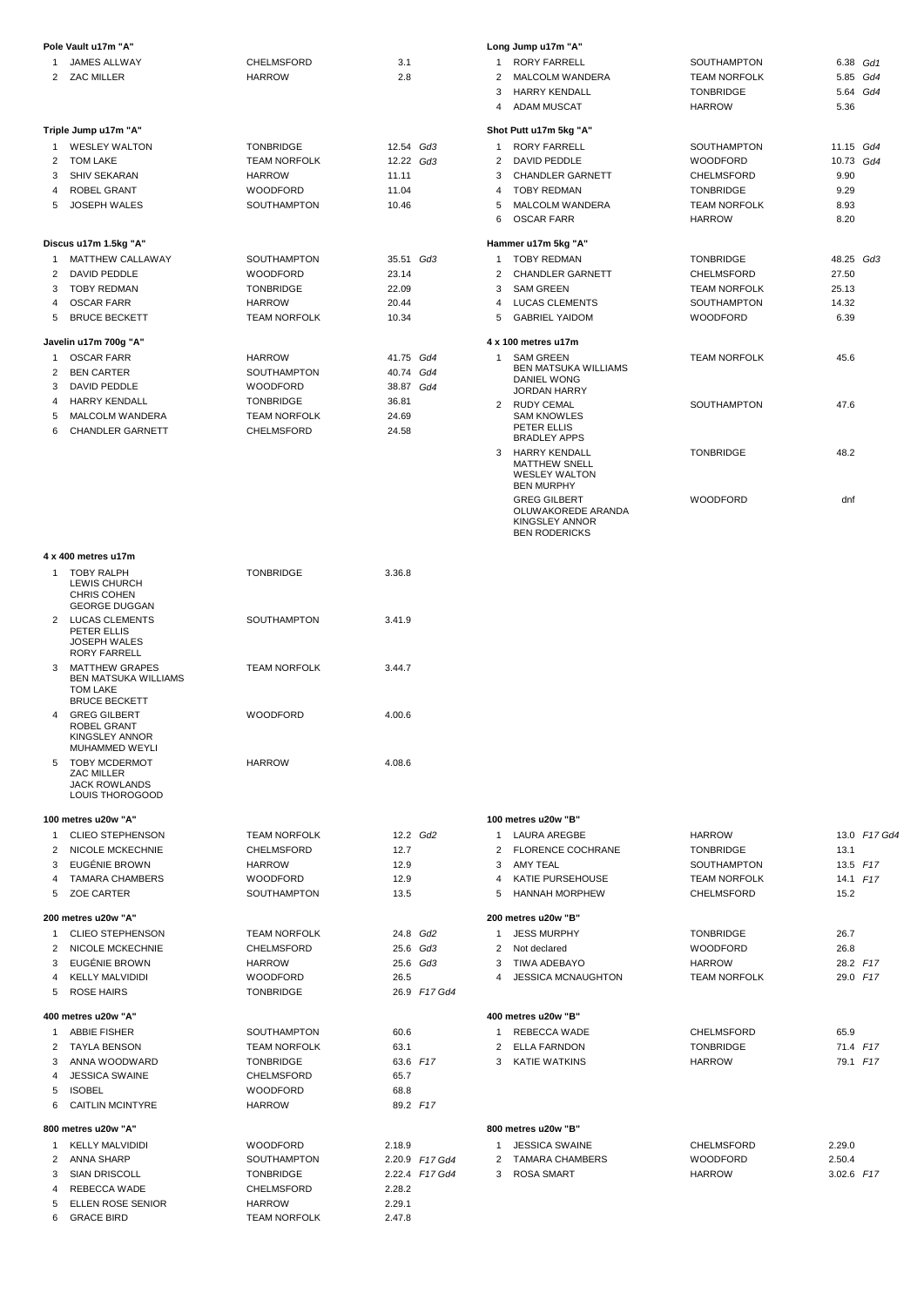|                | 1500 metres u20w "A"        |                                         |               |               |
|----------------|-----------------------------|-----------------------------------------|---------------|---------------|
| 1              | <b>SAFFRON SALIH</b>        | <b>TONBRIDGE</b>                        | 5.09.0        |               |
| $\overline{2}$ | <b>ELLEN ROSE SENIOR</b>    | <b>HARROW</b>                           | 5.24.5        |               |
| 3              | REBECCA WADE                | CHELMSFORD                              | 5.31.6        |               |
|                |                             |                                         |               |               |
|                | 3000 metres u20w "A"        |                                         |               |               |
| $\mathbf{1}$   | MABEL BECKETT               | <b>TEAM NORFOLK</b>                     | 10.58.6       |               |
| $\overline{2}$ | <b>FRANCES ARNOTT</b>       | <b>SOUTHAMPTON</b>                      | 11.42.7       |               |
| 3              | <b>KATIE WATKINS</b>        | <b>HARROW</b>                           | 13.40.7 F17   |               |
|                |                             |                                         |               |               |
|                | 1500 metres S/C "A"         | Final barrier removed in error last lap |               |               |
| $\mathbf{1}$   | <b>MABEL BECKETT</b>        | <b>TEAM NORFOLK</b>                     | 5.27.1 Gd3    |               |
| $\overline{2}$ | <b>CHARLOTTE BYRNE</b>      | <b>HARROW</b>                           | 6.01.8 F17    |               |
|                |                             |                                         |               |               |
|                | 100 metres hurdles u20w "A" |                                         |               |               |
| 1              | <b>JADE HARDING</b>         | CHELMSFORD                              | 16.8          |               |
|                | 2 EMILY STONE               | <b>TONBRIDGE</b>                        | 17.1          |               |
| 3              | <b>TAYLA BENSON</b>         | <b>TEAM NORFOLK</b>                     | 18.2          |               |
| $\overline{4}$ | ALIX LERECULEY              | <b>HARROW</b>                           | 20.3 F17      |               |
|                |                             |                                         |               |               |
|                | 400 metres hurdles u20w "A" |                                         |               |               |
| 1              | ANNA WOODWARD               | <b>TONBRIDGE</b>                        | 70.4 F17      |               |
|                | 2 ALIX LERECULEY            | <b>HARROW</b>                           | 83.7 F17      |               |
|                |                             |                                         |               |               |
|                | High Jump u20w "A"          |                                         |               |               |
| 1              | LUCY-ANN WILLIAMS           | <b>TEAM NORFOLK</b>                     |               | 1.54 Gd4      |
| $\overline{2}$ | <b>FLORENCE COCHRANE</b>    | <b>TONBRIDGE</b>                        |               | 1.54 Gd4      |
| 3              | <b>JADE HARDING</b>         | <b>CHELMSFORD</b>                       |               | 1.48 Gd4      |
|                |                             |                                         |               |               |
|                | Pole Vault u20w "A"         |                                         |               |               |
| $1 \quad$      | <b>EMILY BULLEID</b>        | CHELMSFORD                              | 2.75 Gd4      |               |
|                | 2 DANIELLE SCOTT            | SOUTHAMPTON                             | 2.60 Gd4      |               |
| 3              | <b>STEPHANIE SMITH</b>      | <b>WOODFORD</b>                         | 2.15 Gd4      |               |
|                |                             |                                         |               |               |
|                | Long Jump u20w "A"          |                                         |               |               |
| 1              | JADE HARDING                | CHELMSFORD                              |               | 5.00 Gd4      |
| $\overline{2}$ | <b>BETHANY CHAMBERS</b>     | <b>WOODFORD</b>                         |               | 4.86 Gd4      |
| 3              | <b>EMILY STONE</b>          | <b>TONBRIDGE</b>                        |               | 4.84 Gd4      |
| $\overline{4}$ | KADEDRIA MILLER             | <b>HARROW</b>                           | 4.77 F17      |               |
| 5              | AMY TEAL                    | <b>SOUTHAMPTON</b>                      | 4.51 F17      |               |
| 6              | <b>KATIE VICKERY</b>        | <b>TEAM NORFOLK</b>                     |               | 4.41 Gd4      |
|                |                             |                                         |               |               |
|                | Triple Jump u20w "A"        |                                         |               |               |
| $1 \quad$      | <b>BETHANY CHAMBERS</b>     | <b>WOODFORD</b>                         | $11.00$ $Gd3$ |               |
|                | 2 RASHEIDAH PRICE           |                                         |               |               |
|                |                             | <b>HARROW</b>                           |               | 9.10 Gd4      |
| 3              | <b>CATHERINE MANNING</b>    | <b>TEAM NORFOLK</b>                     | 8.83 Gd4      |               |
|                | Shot Putt u20w "A"          |                                         |               |               |
| 1              | <b>SOPHIE MERRITT</b>       | SOUTHAMPTON                             |               | 11.51 F17 Gd1 |
| $\overline{2}$ |                             |                                         |               |               |
|                | <b>GEMMA THROWER</b>        | <b>TEAM NORFOLK</b>                     | 9.32 Gd4      |               |
| 3              | <b>CHELSEY EYERS</b>        | <b>TONBRIDGE</b>                        |               | 9.01 Gd4      |
| 4              | DEBBIE CASTLE               | <b>CHELMSFORD</b>                       |               | 8.39 Gd4      |
| 5              | <b>TAMARA CHAMBERS</b>      | <b>WOODFORD</b>                         |               | 7.21 Gd4      |
| 6              | <b>RASHEIDAH PRICE</b>      | <b>HARROW</b>                           |               | 6.18 Gd4      |
|                |                             |                                         |               |               |
|                | Discus Throw u20w "A"       |                                         |               |               |
| $\mathbf{1}$   | <b>JENNY STEVENS</b>        | <b>TONBRIDGE</b>                        |               | 37.58 F17 Gd1 |
| $\overline{2}$ | <b>SOPHIE MERRITT</b>       | SOUTHAMPTON                             |               | 34.49 F17 Gd2 |
| 3              | DEBBIE CASTLE               | CHELMSFORD                              | 30.03 Gd4     |               |
| 4              | <b>GEMMA THROWER</b>        | <b>TEAM NORFOLK</b>                     | 27.02 Gd4     |               |
| 5              | OLIVIA N'JIE                | HARROW                                  | 22.08 F17     |               |
| 6              | <b>TAMARA CHAMBERS</b>      | <b>WOODFORD</b>                         | 12.27 Gd4     |               |
|                |                             |                                         |               |               |
|                | Hammer Throw u20w "A"       |                                         |               |               |
| 1              | <b>GEMMA VICKERY</b>        | <b>TEAM NORFOLK</b>                     | 39.03 Gd4     |               |
| $\overline{2}$ | <b>JENNY STEVENS</b>        | <b>TONBRIDGE</b>                        |               | 34.79 F17 Gd3 |
| 3              | <b>RASHEIDAH PRICE</b>      | HARROW                                  | 21.78 Gd4     |               |
| 4              | DEBBIE CASTLE               | CHELMSFORD                              | 17.95 Gd4     |               |
| 5              | <b>FRANCES ARNOTT</b>       | SOUTHAMPTON                             | 8.07 Gd4      |               |
|                |                             |                                         |               |               |
|                | Javelin Throw u20w "A"      |                                         |               |               |
| 1              | <b>GEORGIE FLOYD</b>        | HARROW                                  | 35.01 Gd3     |               |
| $\overline{2}$ | POPPY BARKER                | SOUTHAMPTON                             | 34.41 Gd3     |               |
| 3              | <b>GEMMA THROWER</b>        | <b>TEAM NORFOLK</b>                     | 30.40 Gd4     |               |
| $\overline{4}$ | DEBBIE CASTLE               | CHELMSFORD                              |               |               |
|                |                             |                                         | 28.01 Gd4     |               |
| 5              | <b>FLORENCE COCHRANE</b>    | <b>TONBRIDGE</b>                        | 27.09 Gd4     |               |
|                | 6 STEPHANIE SMITH           | WOODFORD                                | 10.95 Gd4     |               |

|              | 1500 metres u20w "B"                          |                                         |                        |               |
|--------------|-----------------------------------------------|-----------------------------------------|------------------------|---------------|
| $\mathbf{1}$ | AMY MERRIGAN                                  | <b>HARROW</b>                           | 5.48.0 F17             |               |
|              | 3000 metres u20w "B"                          |                                         |                        |               |
|              | 1 GRACE BIRD                                  | <b>TEAM NORFOLK</b>                     | 12.26.0                |               |
|              | 2 CAITLIN MCINTYRE                            | <b>HARROW</b>                           | 19.09.0 F17            |               |
|              | 1500 metres S/C "B"                           | Final barrier removed in error last lap |                        |               |
|              | 1 ALIX LERECULEY                              | <b>HARROW</b>                           | 6.52.9 F17             |               |
|              | 100 metres hurdles u20w "B"                   |                                         |                        |               |
|              | 1 KATIE VICKERY                               | <b>TEAM NORFOLK</b>                     | 19.6                   |               |
|              | 2 MEGAN BAILEY                                | <b>HARROW</b>                           | 20.7 F17               |               |
|              | 400 metres hurdles u20w "B"                   | NO COMPETITORS                          |                        |               |
|              | High Jump u20w "B"                            |                                         |                        |               |
| $\mathbf{1}$ | <b>EMILY STONE</b>                            | <b>TONBRIDGE</b>                        |                        | 1.4 Gd4       |
|              | Pole Vault u20w "B"                           |                                         |                        |               |
|              | 1 AMY CLARKE                                  | CHELMSFORD                              |                        | 2.60 Gd4      |
|              | 2 CLAIRE HUMBY                                | <b>SOUTHAMPTON</b>                      | 2.45 $F17$             |               |
|              | Long Jump u20w "B"                            |                                         |                        |               |
|              | 1 FLORENCE COCHRANE<br>2 EBONY BOBB-SEMPLE    | <b>TONBRIDGE</b><br><b>WOODFORD</b>     | 4.77 Gd4               | 4.72 Gd4      |
|              | 3 HANNAH CASTLE                               | <b>CHELMSFORD</b>                       |                        | 3.87 Gd4      |
|              | 4 CATHERINE MANNING                           | <b>TEAM NORFOLK</b>                     | 3.80 Gd4               |               |
|              | Triple Jump u20w "B"                          |                                         |                        |               |
| $\mathbf{1}$ | EBONY BOBB-SEMPLE                             | <b>WOODFORD</b>                         | 10.18 Gd4              |               |
|              | 2 KATIE VICKERY                               | <b>TEAM NORFOLK</b>                     | 8.72 Gd4               |               |
|              | 3 EILISH O'GRADY<br>Shot Putt u20w "B"        | <b>HARROW</b>                           |                        | 8.27 Gd4      |
| $\mathbf{1}$ | <b>EMILY STONE</b>                            | <b>TONBRIDGE</b>                        |                        | 8.56 Gd4      |
|              | 2 ZOE CARTER                                  | SOUTHAMPTON                             |                        | 7.39 Gd4      |
| 3            | <b>CLIEO STEPHENSON</b>                       | <b>TEAM NORFOLK</b>                     | 6.55 Gd4               |               |
| 4            | <b>HANNAH CASTLE</b>                          | CHELMSFORD                              |                        | 5.64 Gd4      |
|              | Discus Throw u20w "B"                         |                                         |                        |               |
| $\mathbf{1}$ | CHELSEY EYERS                                 | <b>TONBRIDGE</b>                        | 31.25 Gd4              |               |
|              | 2 GEMMA VICKERY                               | <b>TEAM NORFOLK</b>                     | 26.11 Gd4              |               |
|              | 3 HANNAH CASTLE                               | CHELMSFORD                              | 21.12 Gd4              |               |
|              | 4 POPPY BARKER                                | SOUTHAMPTON                             | 19.69 Gd4              |               |
| 6            | 5 KELLY MALVIDIDI<br><b>ELLEN ROSE SENIOR</b> | <b>WOODFORD</b><br>HARROW               | 9.64 Gd4<br>7.19 Gd4   |               |
|              | Hammer Throw u20w "B"                         |                                         |                        |               |
| 1            | ELSPETH JAMIESON                              | <b>TEAM NORFOLK</b>                     | 17.80 F17              |               |
|              | 2 CHELSEY EYERS<br>3 KAREEMAH MUHAMMED        | <b>TONBRIDGE</b><br><b>HARROW</b>       | 17.28 Gd4<br>11.27 Gd4 |               |
|              | Javelin Throw u20w "B"                        |                                         |                        |               |
| $\mathbf{1}$ | SOPHIE MERRITT                                | SOUTHAMPTON                             |                        | 28.27 F17 Gd4 |
|              | 2 GEMMA VICKERY                               | <b>TEAM NORFOLK</b>                     | 23.08 Gd4              |               |
| 3            | KIRA SPARKS                                   | HARROW                                  | 20.44 Gd4              |               |
| 4            | <b>JADE HARDING</b>                           | CHELMSFORD                              | 18.79 Gd4<br>17.27 Gd4 |               |
| 5            | RACHEL LAQUERETADLIA                          | <b>TONBRIDGE</b>                        |                        |               |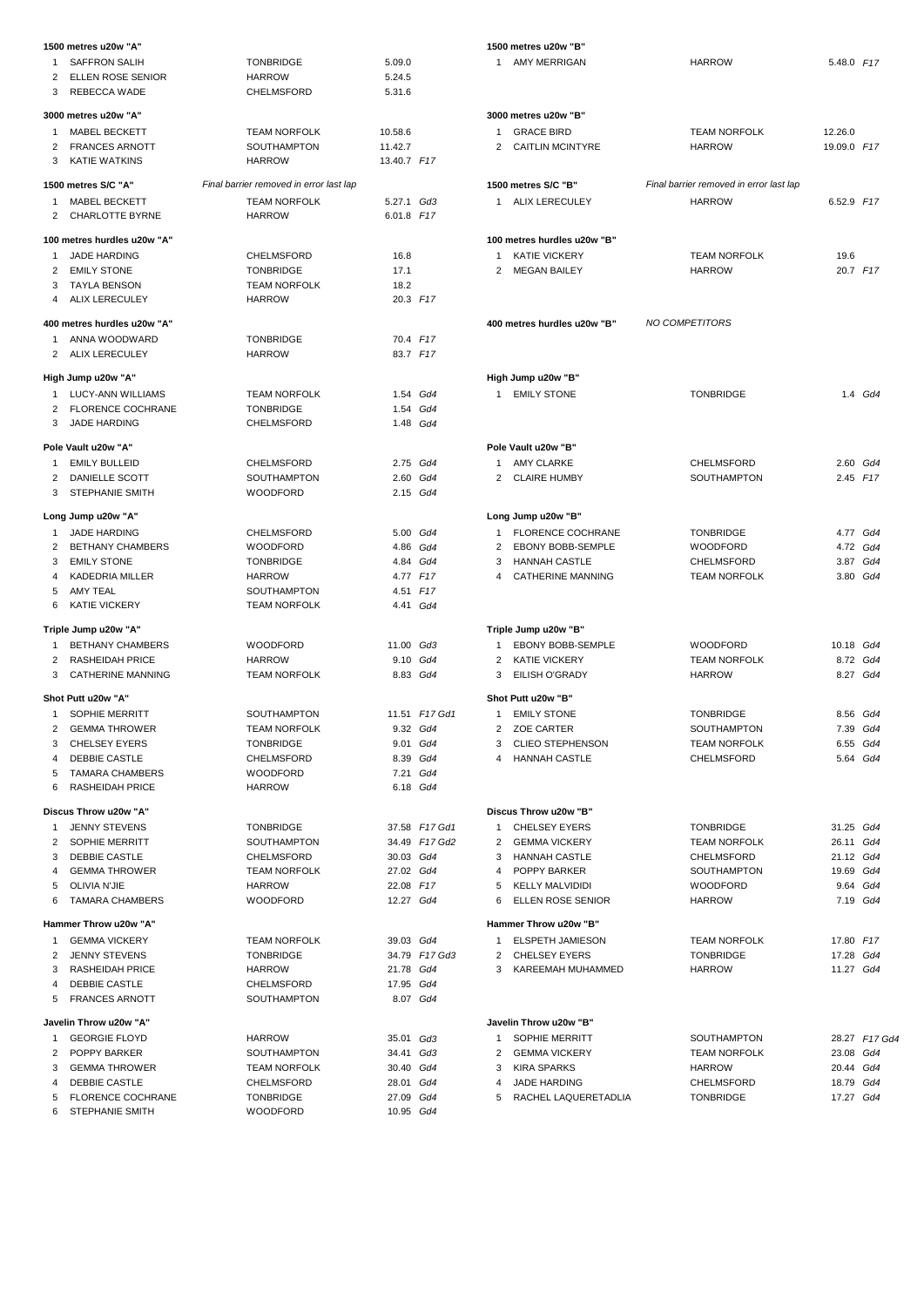|                | 4 x 100 metres relay u20w                                                                                 |                                           |                      |  |
|----------------|-----------------------------------------------------------------------------------------------------------|-------------------------------------------|----------------------|--|
| 1              | <b>EBONY BOBB-SEMPLE</b><br><b>TAMARA CHAMBERS</b><br><b>KELLY MALVIDIDI</b>                              | <b>WOODFORD</b>                           | 51.6                 |  |
| $\overline{2}$ | STEPHANIE SMITH<br><b>ZOE CARTER</b><br>ALEXANDRA BURCHILL<br>AMY TEAL                                    | SOUTHAMPTON                               | 52.2                 |  |
| 3              | DANIELLE SCOTT<br>CATHERINE MANNING<br><b>TAYLA BENSON</b><br><b>KATIE VICKERY</b>                        | <b>TEAM NORFOLK</b>                       | 53.1                 |  |
| 4              | <b>CLIEO STEPHENSON</b><br><b>SIAN DRISCOLL</b><br><b>ROSE HAIRS</b><br><b>FLORENCE COCHRANE</b>          | <b>TONBRIDGE</b>                          | 53.2                 |  |
| 5              | ANNA WOODWARD<br><b>RASHEIDAH PRICE</b><br>EUGÉNIE BROWN<br><b>ROSA SMART</b><br><b>HEPHZIBAH ADEOSUN</b> | <b>HARROW</b>                             | 54.1                 |  |
| 6              | REBECCA WADE<br>DEBBIE CASTLE<br><b>NICOLE MCKECHNIE</b><br><b>JESSICA SWAINE</b>                         | CHELMSFORD                                | 54.6                 |  |
|                | 100 metres u17w "A"                                                                                       |                                           |                      |  |
| $\mathbf{1}$   | <b>MORIYO AIYEOLA</b>                                                                                     | HARROW                                    | 12.6 Gd2             |  |
| $\overline{2}$ | LAURA JOHNSON                                                                                             | <b>TEAM NORFOLK</b>                       | $12.8$ $Gd3$         |  |
| 3              | <b>NAOMI BROWNE</b>                                                                                       | <b>WOODFORD</b>                           | 13.0 Gd4             |  |
| 4              | ERIN MINTON-BRANFOOT                                                                                      | CHELMSFORD                                | 13.5                 |  |
| 5<br>6         | <b>SIMONE BAXTER</b><br>ALEXANDRA BURCHILL                                                                | <b>TONBRIDGE</b><br><b>SOUTHAMPTON</b>    | 13.7<br>14.1         |  |
|                |                                                                                                           |                                           |                      |  |
|                | 300 metres u17w "A"                                                                                       |                                           |                      |  |
| 1              | <b>INDIA SMITH</b>                                                                                        | <b>TONBRIDGE</b>                          | 41.7 Gd2             |  |
| 2<br>3         | ERIN MINTON-BRANFOOT<br><b>GRETA MAZEIKAITE</b>                                                           | CHELMSFORD<br><b>WOODFORD</b>             | 42.4 Gd3<br>43.4 Gd4 |  |
| 4              | ANNA SHARP                                                                                                | <b>SOUTHAMPTON</b>                        | 44.9                 |  |
| 5              | <b>CARYS CHARLES</b>                                                                                      | <b>HARROW</b>                             | 47.6                 |  |
| 6              | <b>CATHERINE BROSTER</b>                                                                                  | <b>TEAM NORFOLK</b>                       | 48.6                 |  |
|                | 1500 metres u17w "A"                                                                                      |                                           |                      |  |
| 1              | <b>GEORGIA TUCKFIELD</b>                                                                                  | <b>CHELMSFORD</b>                         | 4.51.9 Gd3           |  |
| $\overline{2}$ | <b>HANNAH CZARNOWSKI</b>                                                                                  | <b>TONBRIDGE</b>                          | 5.20.3               |  |
| 3              | ABBIE DELL                                                                                                | <b>WOODFORD</b>                           | 5.21.6               |  |
| 4              | EILISH O'GRADY                                                                                            | <b>HARROW</b>                             | 5.59.2               |  |
|                | 1500 metres S/C u17 "A"                                                                                   | Final barrier removed in error last lap   |                      |  |
| 1              | ANNA SHARP                                                                                                | <b>SOUTHAMPTON</b>                        | 5.26.8               |  |
| 2<br>3         | <b>MARIA HILL</b><br><b>NATASHA FISHER</b>                                                                | <b>HARROW</b><br>CHELMSFORD               | 5.48.8<br>5.50.4     |  |
|                |                                                                                                           |                                           |                      |  |
| 1              | 300 metres hurdles u17w "A"<br><b>MARIA HILL</b>                                                          | HARROW                                    | 51.7                 |  |
|                | 2 GRACE ASHWORTH                                                                                          | <b>TEAM NORFOLK</b>                       | 52.3                 |  |
|                | 3 ABBIE FISHER                                                                                            | <b>SOUTHAMPTON</b>                        | 53.0                 |  |
|                | 4 ELLA FARNDON                                                                                            | <b>TONBRIDGE</b>                          | 54.5                 |  |
|                | 5 HANNAH MORPHEW                                                                                          | CHELMSFORD                                | 57.4                 |  |
|                | Pole Vault u17w "A"                                                                                       |                                           |                      |  |
| 1              | <b>MEGAN BAILEY</b>                                                                                       | <b>HARROW</b>                             | 3.00 Gd3             |  |
|                | Triple Jump u17w "A"                                                                                      |                                           |                      |  |
|                | 1 APRIL CASTLE                                                                                            | CHELMSFORD                                | 10.46 Gd3            |  |
| $\overline{2}$ | JO WARE                                                                                                   | <b>TONBRIDGE</b>                          | 10.39 Gd3            |  |
|                | 3 KATIE PURSEHOUSE<br>4 AMY TEAL                                                                          | <b>TEAM NORFOLK</b><br><b>SOUTHAMPTON</b> | 9.33<br>8.95         |  |
|                | 5 ISOBEL STEPHENSON                                                                                       | HARROW                                    | 7.91                 |  |
|                | 6 TOLU ADEMAMBU-ABISOGUN                                                                                  | <b>WOODFORD</b>                           | 7.66                 |  |
|                | Discus u17w 1kg "A"                                                                                       |                                           |                      |  |
| $\mathbf{1}$   | <b>EMILY GREEN</b>                                                                                        | SOUTHAMPTON                               | 29.14 Gd3            |  |
| $\overline{2}$ | RACHEL LAQUERETABUA                                                                                       | <b>TONBRIDGE</b>                          | 22.39                |  |
| 3              | <b>MEGAN RUSHMORE</b>                                                                                     | <b>TEAM NORFOLK</b>                       | 19.93                |  |
| 4              | ERIN MINTON-BRANFOOT                                                                                      | CHELMSFORD                                | 14.37                |  |
|                | 5 ROSA SMART                                                                                              | HARROW                                    | 11.64                |  |

|                     | 4 x 400 metres relay u20w                                             |                                         |                    |          |
|---------------------|-----------------------------------------------------------------------|-----------------------------------------|--------------------|----------|
| 1                   | ANNA WOODWARD<br><b>EMILY STONE</b>                                   | <b>TONBRIDGE</b>                        | 4.13.3             |          |
|                     | <b>SIAN DRISCOLL</b><br>HANNAH CZARNOWSKI                             |                                         |                    |          |
| $\overline{2}$      | <b>ABBIE FISHER</b><br><b>FRANCES ARNOTT</b><br>DANIELLE SCOTT        | SOUTHAMPTON                             | 4.18.6             |          |
|                     | ANNA SHARP                                                            |                                         |                    |          |
| 3                   | REBECCA WADE<br><b>JESSICA SWAINE</b><br><b>JADE HARDING</b>          | CHELMSFORD                              | 4.19.0             |          |
| 4                   | <b>GEORGIA TUCKFIELD</b><br>CHELSEA SHURLAND                          | <b>HARROW</b>                           | 4.41.5             |          |
|                     | ELLEN ROSE SENIOR<br>EILISH O'GRADY<br><b>ALIX LERECULEY</b>          |                                         |                    |          |
| 5                   | <b>TAYLA BENSON</b>                                                   | <b>TEAM NORFOLK</b>                     | 4.42.2             |          |
|                     | <b>MABEL BECKETT</b><br><b>GRACE BIRD</b><br><b>CATHERINE BROSTER</b> |                                         |                    |          |
|                     |                                                                       |                                         |                    |          |
|                     | 200 metres u17w "A"                                                   |                                         |                    |          |
| 1                   | LAURA JOHNSON                                                         | <b>TEAM NORFOLK</b>                     |                    | 26.7 Gd4 |
| $\overline{2}$<br>3 | LAURA AREGBE<br>BETHANY SCOFIELD-LOTT                                 | <b>HARROW</b><br><b>CHELMSFORD</b>      | 27.1<br>27.6       |          |
| 4                   | <b>CHRISTELLE BAXTER</b>                                              | <b>TONBRIDGE</b>                        | 28.7               |          |
| 5                   | ALEXANDRA BURCHILL                                                    | SOUTHAMPTON                             | 29.4               |          |
| 6                   | TOLU ADEMAMBU-ABISOGUN                                                | <b>WOODFORD</b>                         | 29.4               |          |
|                     | 800 metres u17w "A"                                                   |                                         |                    |          |
| 1                   | <b>MILLIE SMITH</b>                                                   | CHELMSFORD                              | 2.25.1 Gd4         |          |
| $\overline{2}$      | HANNAH CZARNOWSKI                                                     | <b>TONBRIDGE</b>                        | 2.27.2             |          |
| 3<br>4              | <b>CATHERINE BROSTER</b><br>EILISH O'GRADY                            | <b>TEAM NORFOLK</b><br><b>HARROW</b>    | 2.31.2<br>2.52.9   |          |
|                     | 3000 metres u17w "A"                                                  |                                         |                    |          |
| 1                   | <b>CAMERON VENTON</b>                                                 | CHELMSFORD                              | 9.38.4 Gd1         |          |
| $\overline{2}$      | <b>CHARLOTTE BYRNE</b>                                                | <b>HARROW</b>                           | 11.47.1            |          |
| 3                   | <b>JIHANNA ALLARD</b>                                                 | <b>TEAM NORFOLK</b>                     | 12.20.2            |          |
| 4                   | <b>ELLEN WILLUMSEN</b>                                                | <b>TONBRIDGE</b>                        | 12.29.3            |          |
|                     | 80 metre hurdles u17w "A"                                             |                                         |                    |          |
| 1                   | <b>APRIL CASTLE</b>                                                   | CHELMSFORD                              | 73.1               |          |
| 2                   | <b>SIMONE BAXTER</b>                                                  | <b>TONBRIDGE</b>                        | 13.6               |          |
| 3<br>$\overline{4}$ | OLIVIA N'JIE<br><b>GRACE ASHWORTH</b>                                 | HARROW<br><b>TEAM NORFOLK</b>           | 14.7<br>16.5       |          |
|                     | High Jump u17w "A"                                                    |                                         |                    |          |
| 1                   | <b>JO WARE</b>                                                        | <b>TONBRIDGE</b>                        |                    | 1.62 Gd2 |
|                     | 2 NATASHA FISHER                                                      | CHELMSFORD                              |                    | 1.56 Gd3 |
|                     | 3 NAOMI BROWNE                                                        | WOODFORD                                |                    | 1.56 Gd3 |
| $\overline{4}$      | <b>GRACE ASHWORTH</b>                                                 | <b>TEAM NORFOLK</b>                     | 1.45               |          |
|                     | Long Jump u17w "A"                                                    |                                         |                    |          |
| $\mathbf{1}$        | ELLIE SAVVA                                                           | WOODFORD                                |                    | 4.97 Gd4 |
| $\overline{2}$      | <b>JO WARE</b><br>3 APRIL CASTLE                                      | <b>TONBRIDGE</b><br>CHELMSFORD          | 4.71               | 4.90 Gd4 |
|                     | 4 ALEXANDRA BURCHILL                                                  | SOUTHAMPTON                             | 4.09               |          |
| 5                   | KATIE PURSEHOUSE                                                      | <b>TEAM NORFOLK</b>                     | 3.84               |          |
| 6                   | MORIYO AIYEOLA                                                        | <b>HARROW</b>                           | 2.47               |          |
|                     | Shot Putt u17w 4kg "A"                                                |                                         |                    |          |
| $\mathbf{1}$        | ELSPETH JAMIESON                                                      | <b>TEAM NORFOLK</b>                     |                    | 8.91 Gd3 |
| 3                   | 2 JENNY STEVENS<br>LAURA AREGBE                                       | TONBRIDGE<br><b>HARROW</b>              | 7.41               | 8.42 Gd4 |
| $\overline{4}$      | NATASHA FISHER                                                        | CHELMSFORD                              | 5.74               |          |
| 5                   | TOBI AKIWUMI                                                          | WOODFORD                                | 5.18               |          |
|                     |                                                                       |                                         |                    |          |
|                     | Hammer u17w "A"                                                       |                                         |                    |          |
| 1<br>$\overline{2}$ | <b>MEGAN RUSHMORE</b><br>RACHEL LAQUERETABUA                          | <b>TEAM NORFOLK</b><br><b>TONBRIDGE</b> | 42.42 Gd1<br>20.20 |          |
| 3                   | <b>KATIE WATKINS</b>                                                  | <b>HARROW</b>                           | 9.57               |          |
|                     |                                                                       |                                         |                    |          |